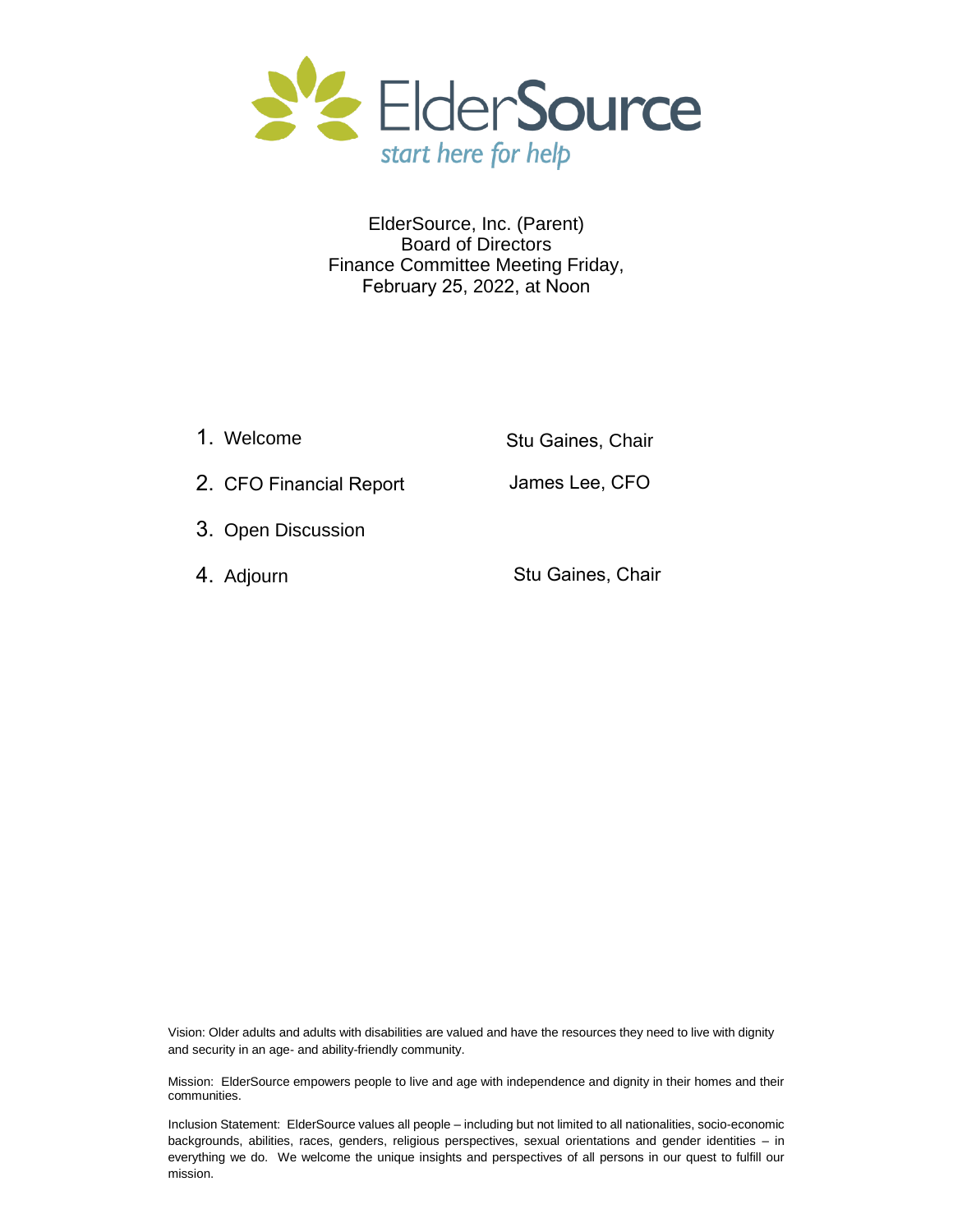

#### **PARENT** Budget vs. Actual Monthly For the Month Ending November 30, 2021

| $\frac{1}{2}$                                            |               |               | <b>PROJECTED</b> | <b>IDEAL RATE</b> |                |                   |         |
|----------------------------------------------------------|---------------|---------------|------------------|-------------------|----------------|-------------------|---------|
| <b>DESCRIPTION</b>                                       | <b>BUDGET</b> | <b>ACTUAL</b> | <b>PENDING</b>   | Encumber          | <b>BALANCE</b> | <b>Actual YTD</b> | 92%     |
|                                                          |               |               |                  |                   |                |                   |         |
| <b>Operating Revenue</b>                                 |               |               |                  |                   |                |                   |         |
| Parent Income                                            | \$126,945.00  | \$185,850.29  |                  |                   | (558,905.29)   | \$202,745.77      | 146%    |
| Fundraising                                              | \$30,000.00   | \$34,345.00   |                  |                   | (54, 345.00)   | \$34,345.00       | 114%    |
| <b>Board Contributions</b>                               | \$6,500.00    | \$3,760.00    |                  |                   | \$2,740.00     | \$3,760.00        | 0%      |
| <b>Total Operating Revenue</b>                           | \$163,445.00  | \$223,955.29  | \$0.00           | \$0.00            | ( \$60,510.29) | \$240,850.77      | #DIV/0! |
| <b>Revenue Total</b>                                     | \$163,445.00  | \$223,955.29  | \$0.00           | \$0.00            | ( \$60,510.29) | \$240,850.77      | #DIV/0! |
| <b>Operating Expense</b>                                 |               |               |                  |                   |                |                   |         |
| <b>PERSONNEL</b>                                         |               |               |                  |                   |                |                   |         |
| Salaries                                                 | \$91,803.00   | \$66,675.00   |                  |                   | \$25,128.00    | \$72,736.36       | 73%     |
| <b>Employee Benefits</b>                                 | \$17,607.00   | \$15,400.00   |                  |                   | \$2,207.00     | \$16,800.00       | 87%     |
| Payroll Taxes                                            | \$7,869.00    | \$5,233.00    |                  |                   | \$2,636.00     | \$5,708.73        | 67%     |
| Payroll Fees                                             | \$557.00      | \$466.00      |                  |                   | \$91.00        | \$508.36          | 84%     |
| <b>TOTAL PERSONNEL COSTS</b>                             | \$117,836.00  | \$87,774.00   | \$0.00           | \$0.00            | \$30,062.00    | \$95,753.45       | 74%     |
| <b>OPERATIONS</b>                                        |               |               |                  |                   |                |                   |         |
| <b>Audit Fees</b>                                        | \$500.00      | \$500.00      |                  |                   | \$0.00         | \$500.00          | 100%    |
| Taxes & Licenses                                         | \$61.25       | \$75.00       |                  |                   | (513.75)       | \$75.00           | 122%    |
| <b>Consulting &amp; Professional Fees</b>                | \$20,000.00   | \$19,307.90   |                  |                   | \$692.10       | \$21,063.16       | 97%     |
| Travel                                                   | \$200.00      | \$293.00      |                  |                   | (593.00)       | \$293.00          | 147%    |
| Supplies                                                 | \$500.00      | \$27.00       |                  |                   | \$473.00       | \$27.00           | 5%      |
| Postage & Shipping                                       | \$50.00       | \$5.00        |                  |                   | \$45.00        | \$5.00            | 10%     |
| Annual Report                                            | \$70.00       | \$61.00       |                  |                   | \$9.00         | \$66.55           | 87%     |
| <b>Staff Training</b>                                    | \$1,800.00    | \$1,770.00    |                  |                   | \$30.00        | \$1,770.00        | 98%     |
| <b>Night With Stars</b>                                  | \$20,000.00   | \$16,716.10   |                  |                   | \$3,283.90     | \$16,716.10       | 84%     |
| Taxes & Licenses                                         | \$100.00      | \$75.00       |                  |                   | \$25.00        | \$75.00           | 75%     |
|                                                          |               |               |                  |                   |                |                   |         |
| <b>TOTAL OPERATIONS</b>                                  | \$43,281.25   | \$38,830.00   | \$0.00           | \$0.00            | \$4,451.25     | \$40,590.81       | 90%     |
| <b>Total Operating Exp</b>                               | \$161,117.25  | \$126,604.00  | \$0.00           | \$0.00            | \$34,513.25    | \$136,344.26      | 79%     |
| NET SURPLUS/DEFICIT                                      | \$2,327.75    | \$97,351.29   | \$0.00           | \$0.00            | \$95,023.54    | \$104,506.51      |         |
| <b>YTD Intercompany Tranfers</b><br><b>YTD Net Total</b> |               | \$97,351.29   |                  |                   |                |                   |         |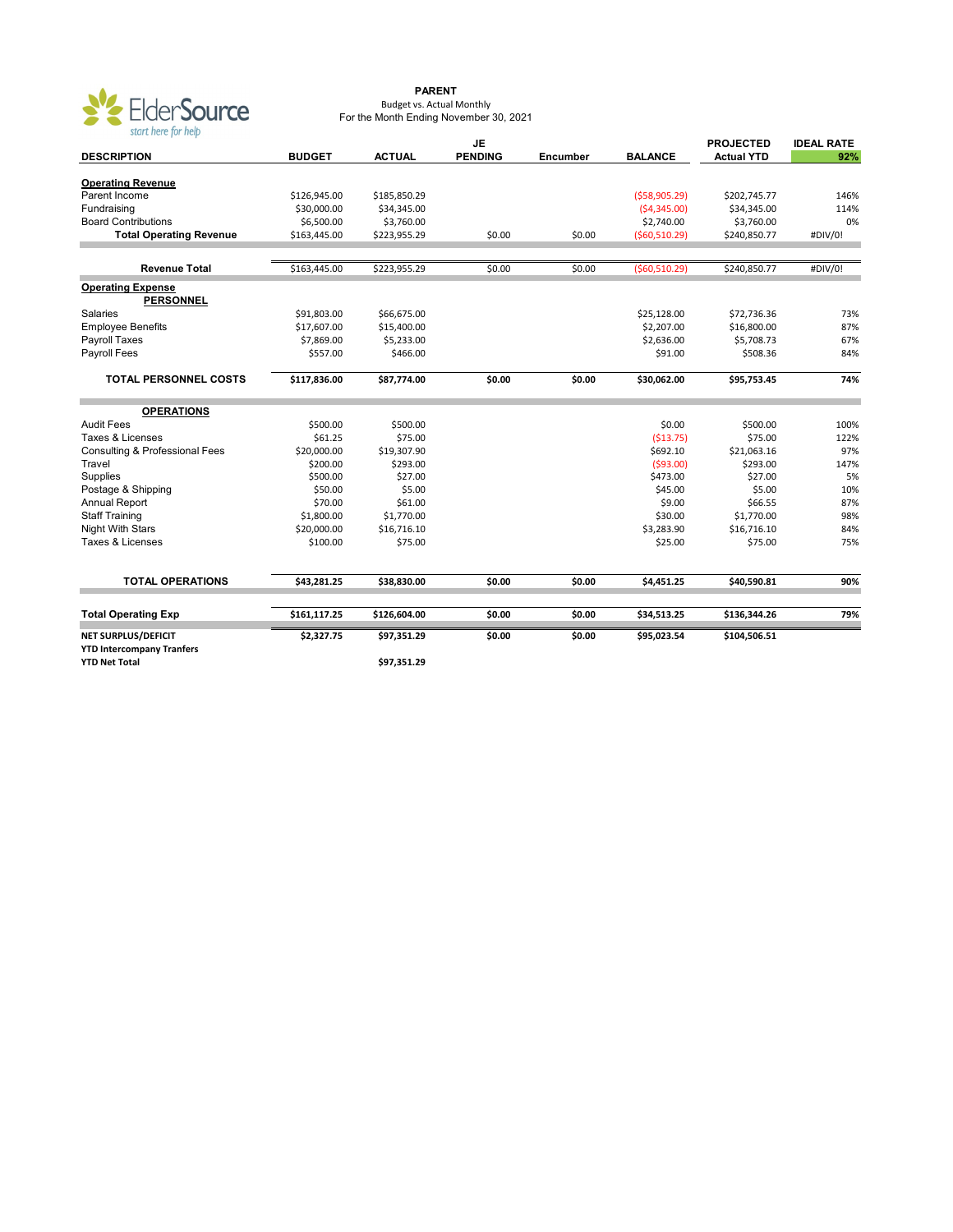# Parent Finance Committee Meeting

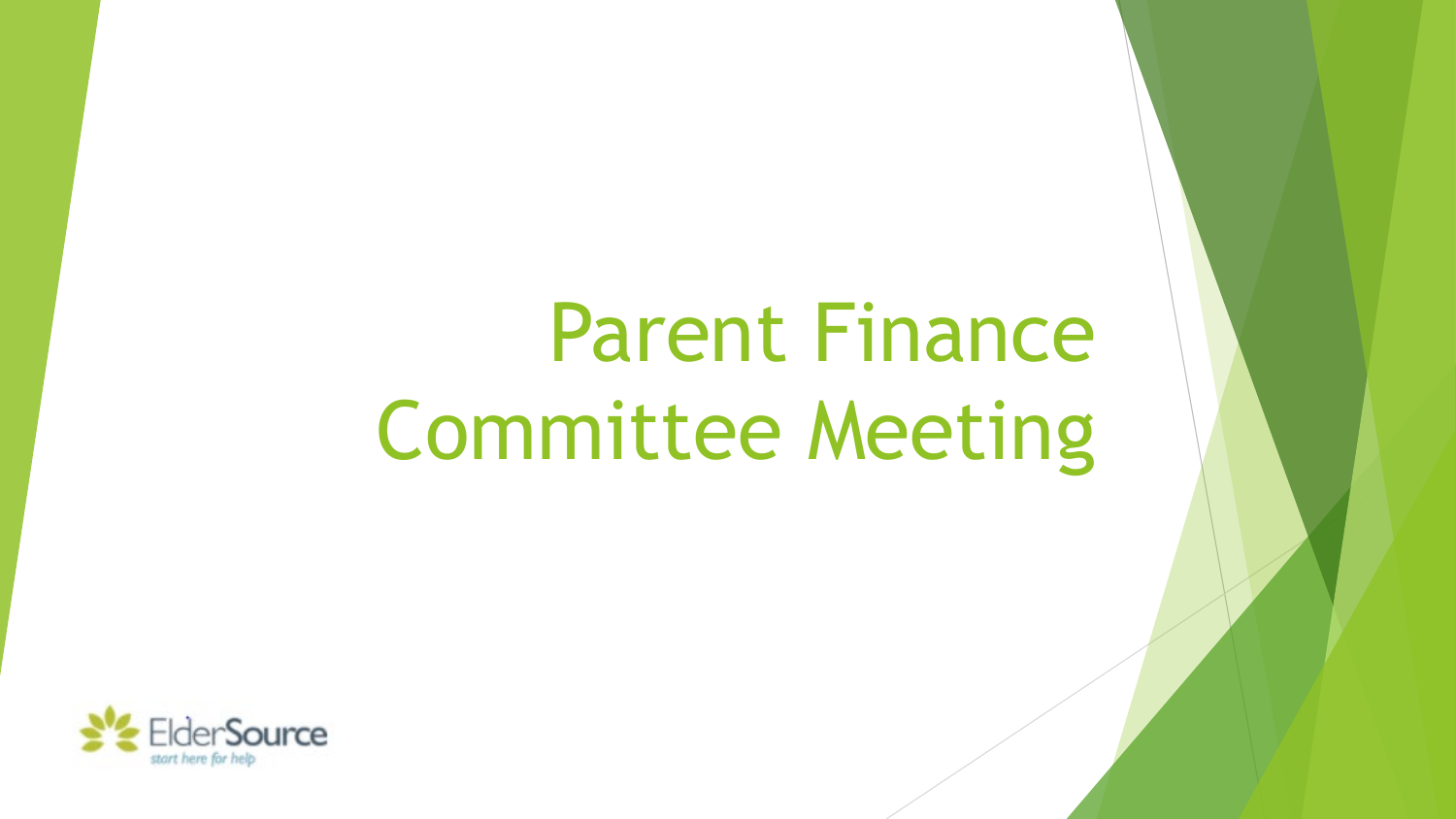# Current Budget

- **Department of Elder Affairs, Foundations, Other Grants**
- **Personnel Costs**
- **Derational Costs**
- **Donations**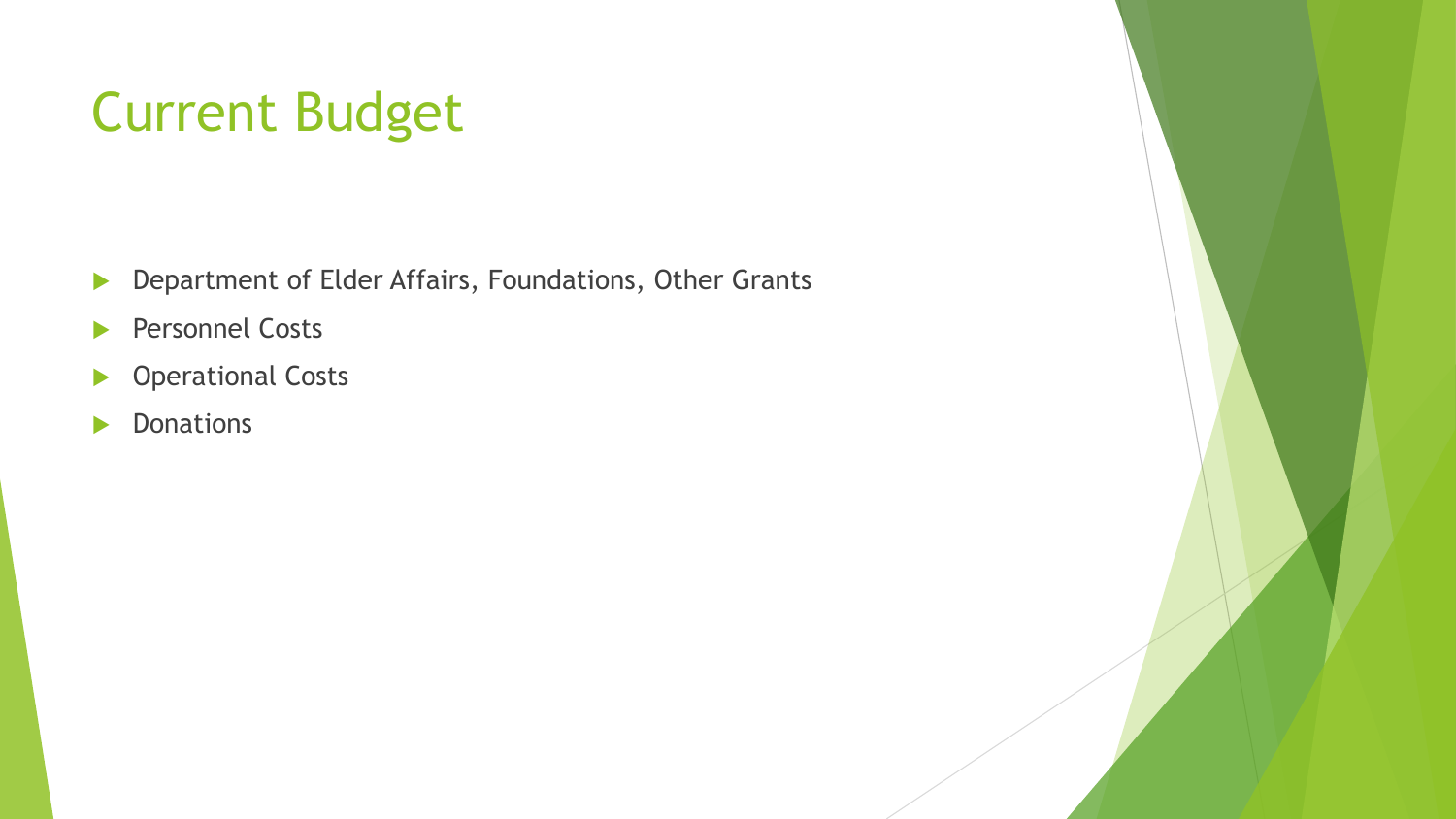#### ElderSource Bank Account Balances **\$2,096,781.98**

Accounts that are being reconciled to the accounting systems.

Current as of 2/8/22

| \$<br>49,659.65            |
|----------------------------|
| $\mathsf{S}$<br>217,988.61 |
| \$<br>101,157.28           |
| \$<br>202,575.80           |
| \$<br>291,695.18           |
| \$<br>48,128.79            |
| $\mathsf{S}$<br>468,225.21 |
| \$                         |
| $\mathsf{S}$<br>654,458.33 |
| \$                         |
| Š<br>62,893.13             |
|                            |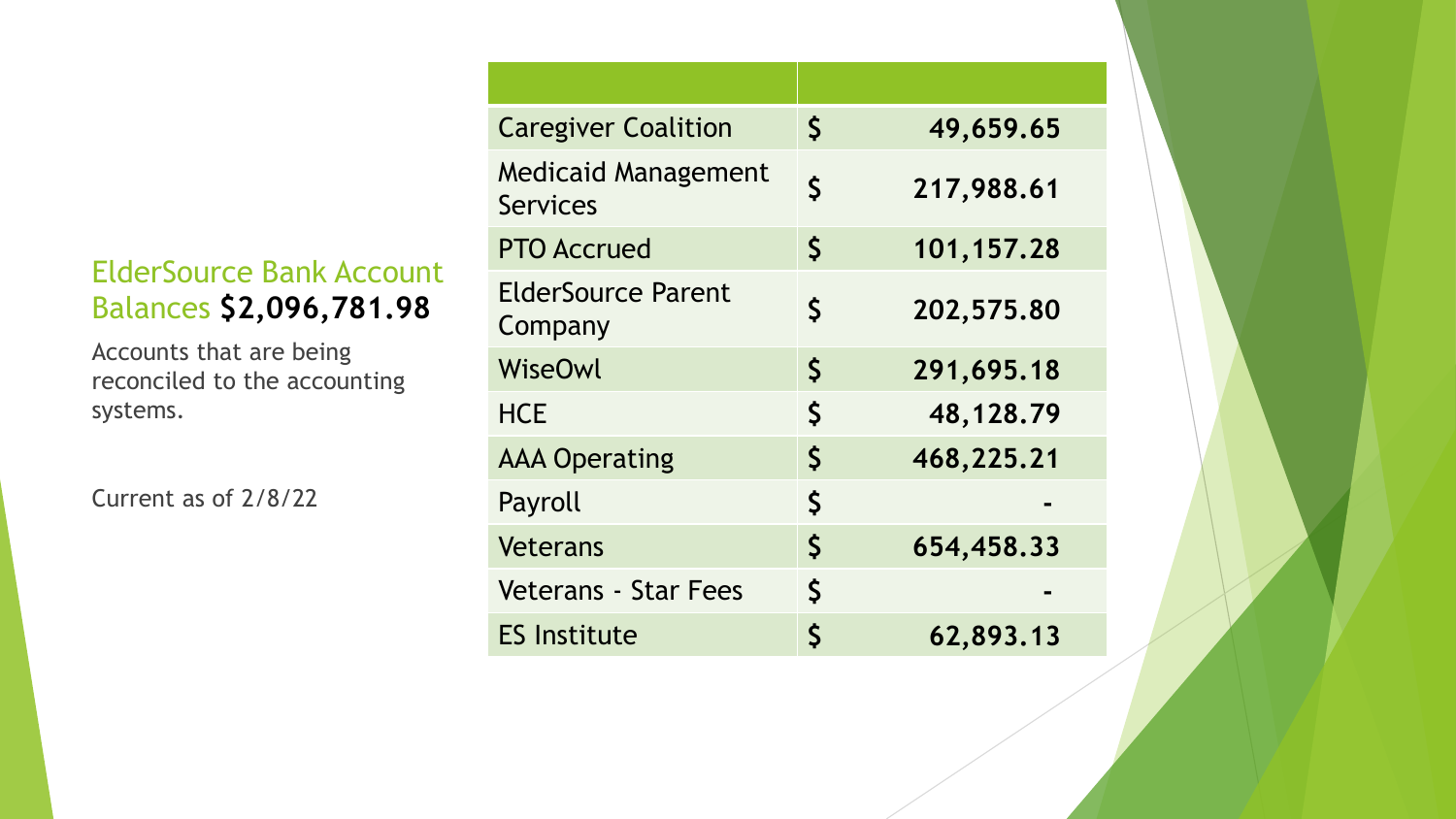#### ElderSource – Timing/Reporting of Accounts

Account schedules that report into ElderSource

| <b>Caregiver Coalition</b>             | <b>No Activity</b> |  |  |  |  |
|----------------------------------------|--------------------|--|--|--|--|
| <b>Medicaid Management</b><br>Services | Monthly            |  |  |  |  |
| <b>PTO Accrued</b>                     | As Needed          |  |  |  |  |
| ElderSource Parent<br>Company          | As Needed          |  |  |  |  |
| WiseOwl                                | As Needed          |  |  |  |  |
| <b>HCE</b>                             | Monthly            |  |  |  |  |
| <b>AAA Operating</b>                   | Monthly            |  |  |  |  |
| Payroll                                | Sweep              |  |  |  |  |
| Veterans                               | Monthly            |  |  |  |  |
| <b>Veterans - Star Fees</b>            | On Hold            |  |  |  |  |
| <b>ES Institute</b>                    | No Activity        |  |  |  |  |
|                                        |                    |  |  |  |  |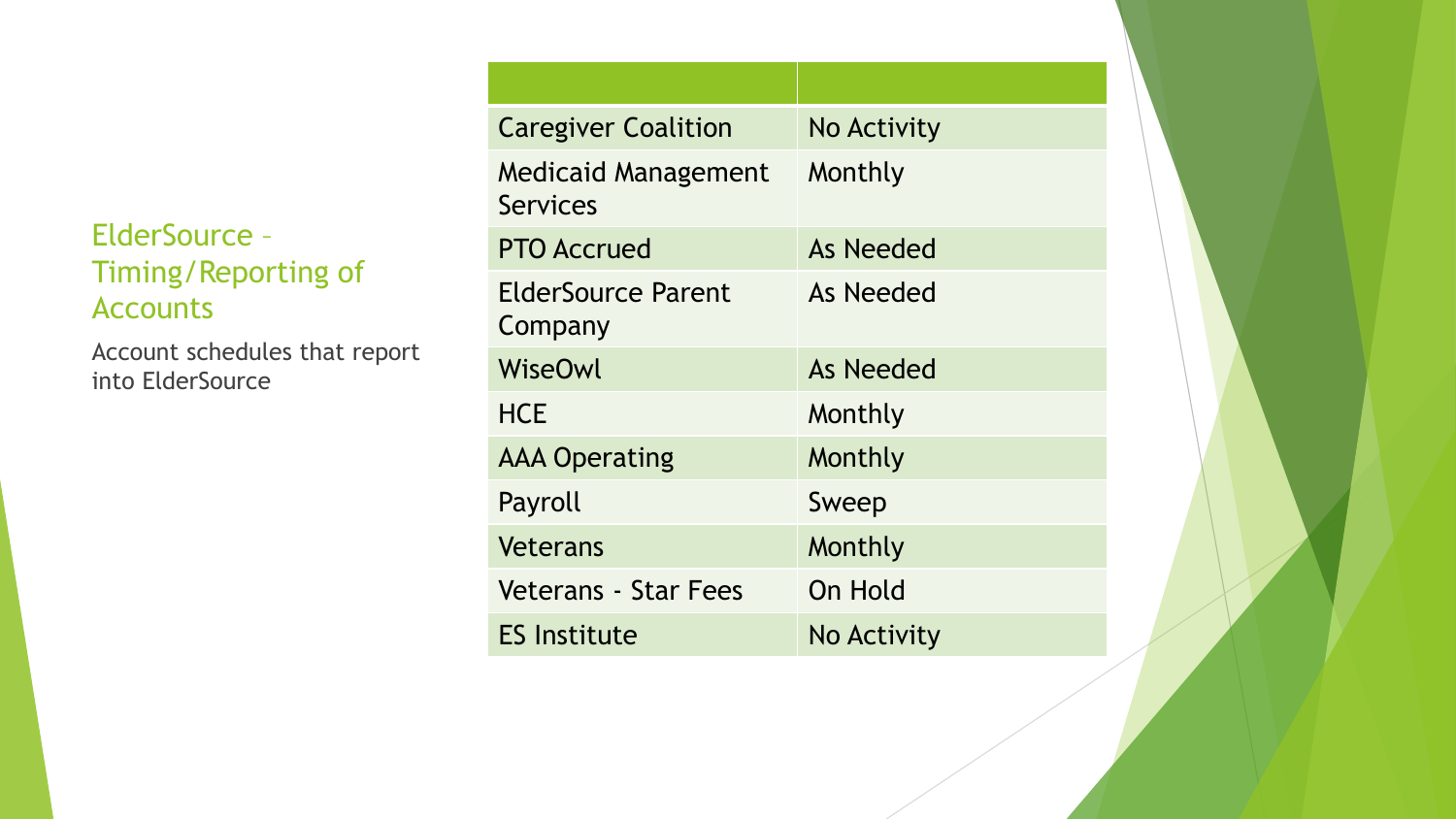## Restricted vs. Unrestricted

#### **Restricted**

- **Designated Funds**
- $\blacktriangleright$  Limited to purpose of which it was acquired.

#### **Unrestricted**

- Non-Designated
- $\blacktriangleright$  Flexible
- **ROI**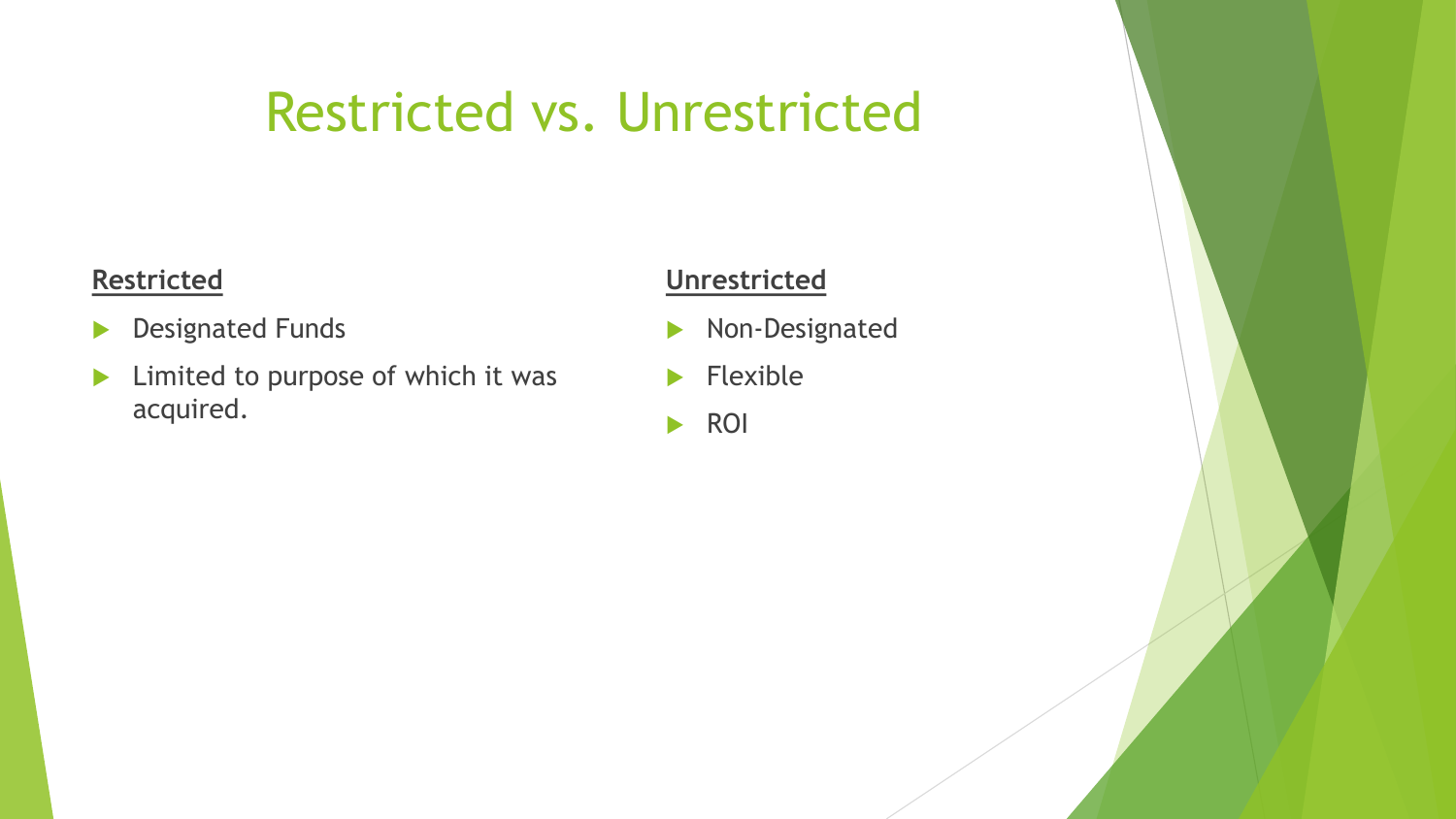### **ElderSource Bank Account Balance (Restricted)**

| <b>Deposit Accounts as of 02-</b><br>08-2022 |                                 |                                                                        |
|----------------------------------------------|---------------------------------|------------------------------------------------------------------------|
| <b>Name</b>                                  | <b>Closing Ledger</b>           | <b>COMMENT</b>                                                         |
| <b>Caregiver Coalition - AAA</b>             | \$                              | 49,659.65 Restricted - We are the Fiscal Agent for the Coalition       |
| <b>Medicaid Managment Svcs</b>               | \$                              | 90,000.00 ACL Infrastructure                                           |
| <b>PTO Accrued</b>                           | \$                              | 101,157.28 Restricted for Leave Payout                                 |
| <b>Wise Owl Checking</b>                     | \$                              | 148,246.70 Restricted for any Building Maintenance                     |
| <b>HCE-NEFAAA</b>                            | \$                              | 48,128.79 Advance Revenue are distributed throughout the year          |
| <b>AAA OPERATING</b>                         |                                 |                                                                        |
| FL Blue (T-Care)                             | \$                              | 50,000.00 T-Care Grant                                                 |
| <b>Restricted Grants</b>                     | 400,000.00 HOLD<br>\$           |                                                                        |
| <b>AAA Total Restricted</b>                  | $\boldsymbol{\$}$<br>450,000.00 |                                                                        |
| <b>VDHCBS - NEFAAA</b>                       | \$                              | 250,000.00 Restricted for two months expenditures before reimbursement |
| <b>VDHCBS - STAR Fees</b>                    | $\boldsymbol{\mathsf{s}}$       | \$21k was return back to the VA program.                               |
| <b>Total Restricted:</b>                     | \$1,137,192.42                  |                                                                        |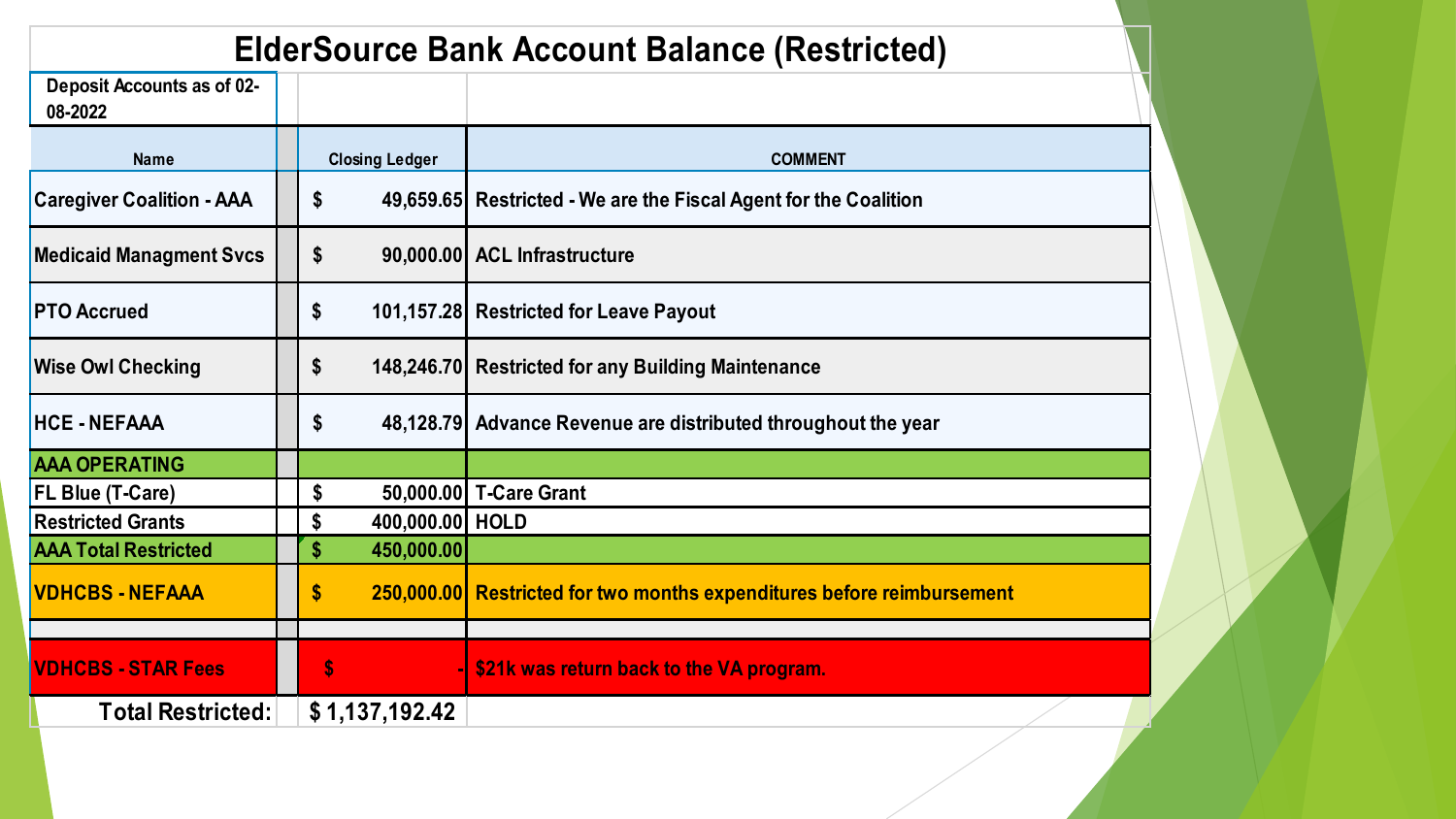| <b>ElderSource Bank Account Balance (Unrestricted)</b> |  |                       |  |                           |  |                           |  |    |                       |                                                              |
|--------------------------------------------------------|--|-----------------------|--|---------------------------|--|---------------------------|--|----|-----------------------|--------------------------------------------------------------|
| Deposit Accounts as of 02-08-<br>2022                  |  |                       |  |                           |  |                           |  |    |                       |                                                              |
| <b>Name</b>                                            |  | <b>Opening Ledger</b> |  | <b>Total Debits (Exp)</b> |  | Total Credits (Rev Rec'd) |  |    | <b>Closing Ledger</b> | <b>COMMENT</b>                                               |
| <b>Medicaid Managment Svcs</b>                         |  | \$<br>127,988.61      |  | S<br>30,000.00            |  |                           |  | S  | 97,988.61             | Move \$30k to Operatings and discuss remaining<br>with Board |
| <b>Wise Owl Checking</b>                               |  | \$<br>143,448.49      |  |                           |  |                           |  |    | 143,448.49            | <b>Discuss with Wise Owl Board</b>                           |
| <b>ES Parent Checking</b>                              |  | \$<br>202,575.80      |  | Y                         |  |                           |  |    |                       | 202,575.80 Discuss with Parent Board                         |
| <b>OPERATING - NEFAAA</b>                              |  | 18,225.21<br>S        |  |                           |  |                           |  |    |                       | 18,225.21 Net after Restricted Funds                         |
| <b>From: Veterans</b>                                  |  |                       |  |                           |  | 156,024.86<br>S           |  | S  |                       | 156,024.86 Projected Transfer into AAA from Veterans         |
| From: MMS                                              |  |                       |  |                           |  | 30,000.00<br>C            |  | \$ |                       | 30,000.00 Projected Transfer into AAA from MMS               |
| <b>AAA Total Unrestricted:</b>                         |  |                       |  | Ъ                         |  | 186,024.86<br>D           |  |    | 204,250.07            | <b>Total Unrestricted effective 2-8-2022</b>                 |
| <b>VDHCBS - NEFAAA</b>                                 |  | \$<br>404,458.33      |  | \$<br>164,018.11          |  |                           |  | S  |                       | 240,440.22 Unrestricted after Transfer to AAA Operating      |
| <b>ES Institute - Operating</b>                        |  | 70,886.38<br>\$       |  | S                         |  |                           |  | S  |                       | 70,886.38 Discuss with El Board                              |
| Total Unrestricted:                                    |  | 967,582.82<br>S       |  | \$194,018.11              |  | S<br>186,024.86           |  |    | 959,589.57            |                                                              |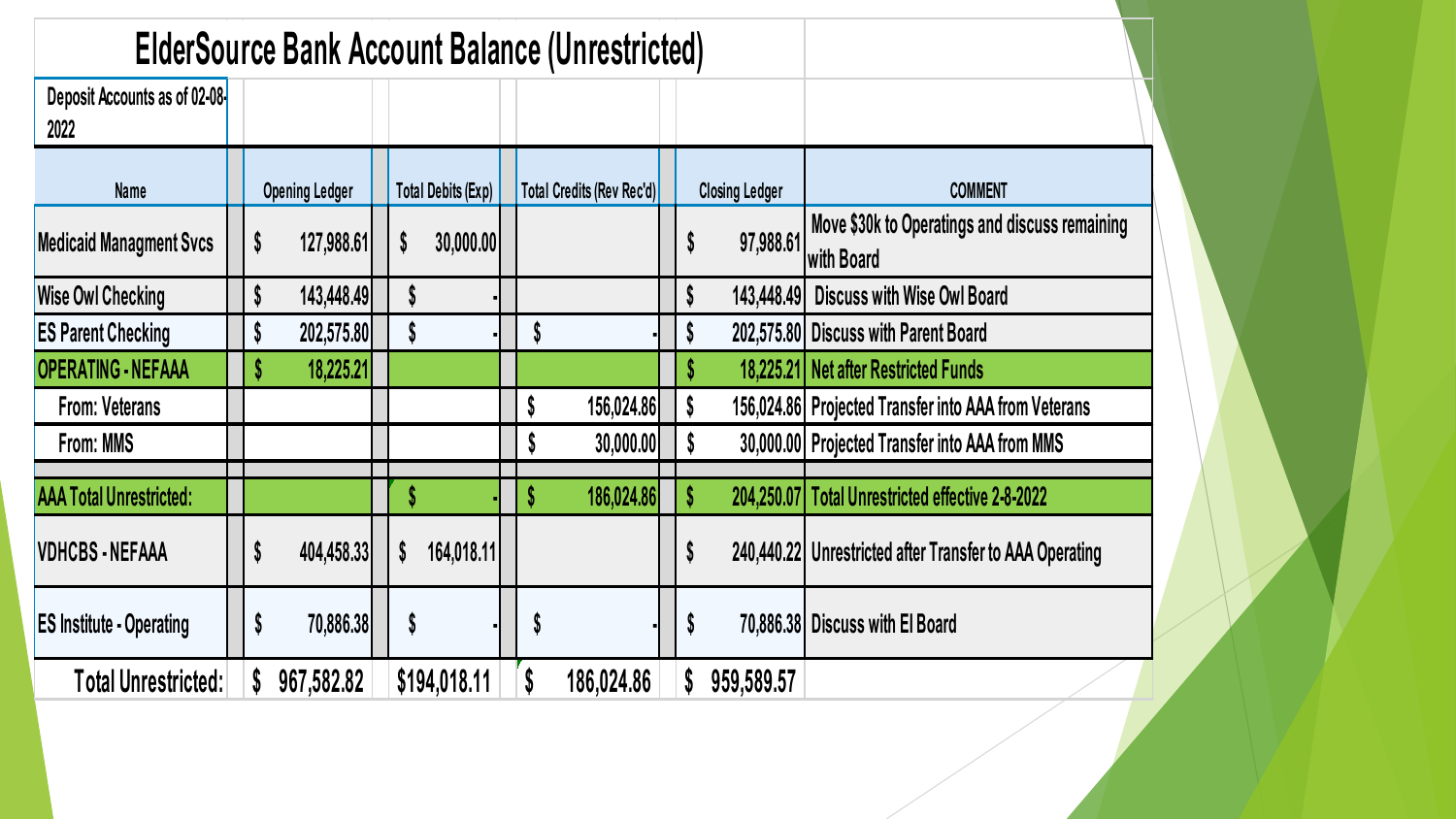- Medicaid Management Staff time expenditures not being transferred
- AAA Operating All expenditures are being posted, but not being transferred to correct accounts to offset the revenue. Excess of \$200,000 is available for Unrestricted
- ▶ Veterans All expenditures are being posted, but not being transferred to correct accounts to offset the revenue. Excess of \$240,000 is available for reserves
- ▶ Veterans Star Fees VA received \$21k back as a return of funds

### **Findings**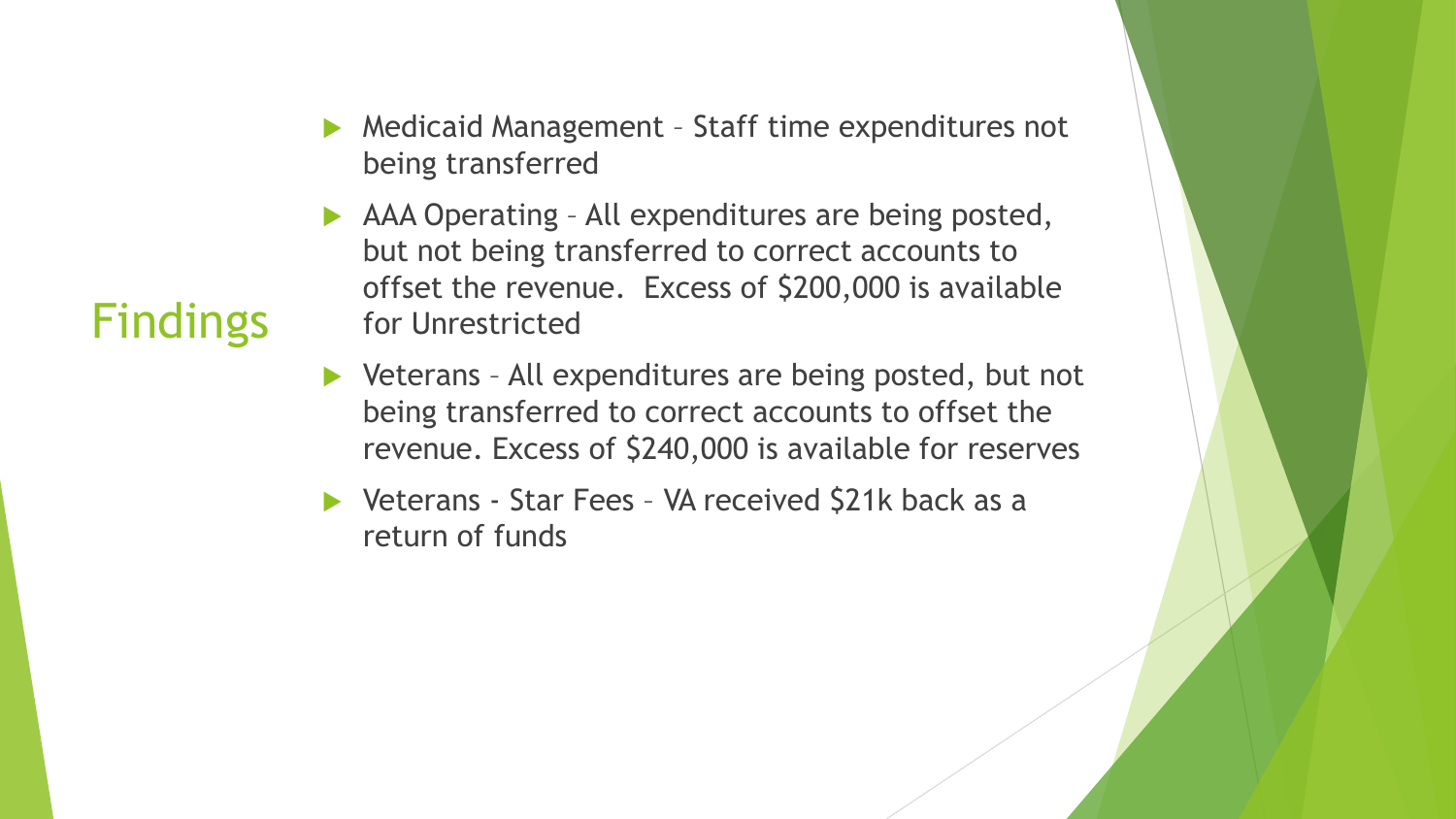Recommendations

- Caregiver Coalition Allow funds to remain restricted
- Medicaid Management Retrieve all expenditures from Jan 1, 2021 and move them from AAA operating to Medicaid Management.
- ▶ WiseOwl Restrict usage of funds until of end of 2021 and allow balance to accrue. Potential opportunity to move 50% to ElderSource Parent and have remaining 50% available for operational costs.
- ▶ HCE Allow funds to remain restricted and not in use
- ▶ Veterans Retrieve all expenditures from Jan 1, 2021 and move them from AAA operating to Veterans. The reserves of \$200,000 should be moved to the ElderSource parent company.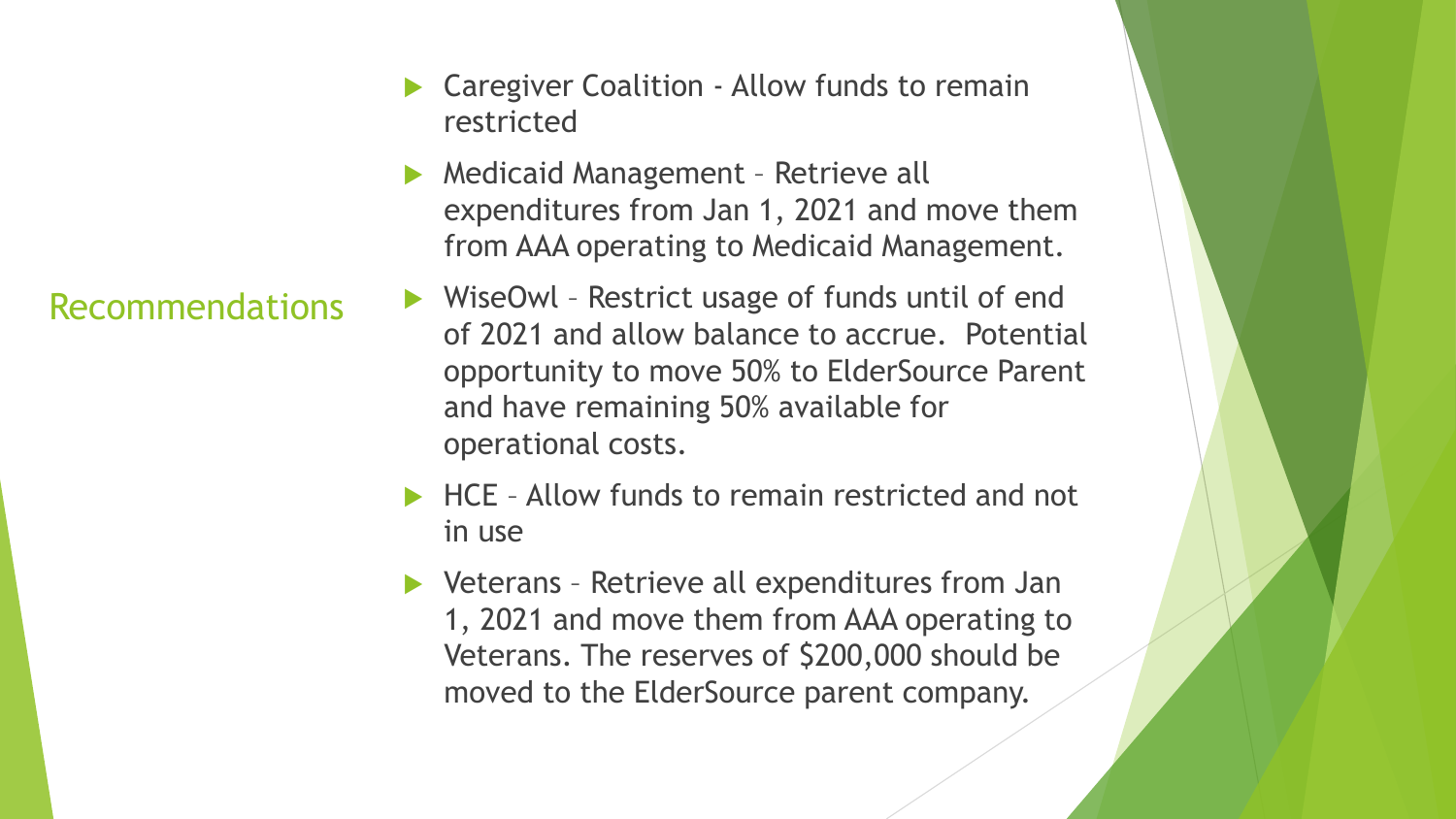- AAA Operating
	- $\blacktriangleright$  Transfer Medicaid and veterans expenditures to the correct account. This will increase operating revenue by \$100,000
	- ▶ Continue to keep upfront funds for programs with a minimum threshold of \$400,000 as restricted.
	- At the end of 2021, move  $$200,000$  to ElderSource parent company. This will leave the operating balance at \$450,000

### Recommendations